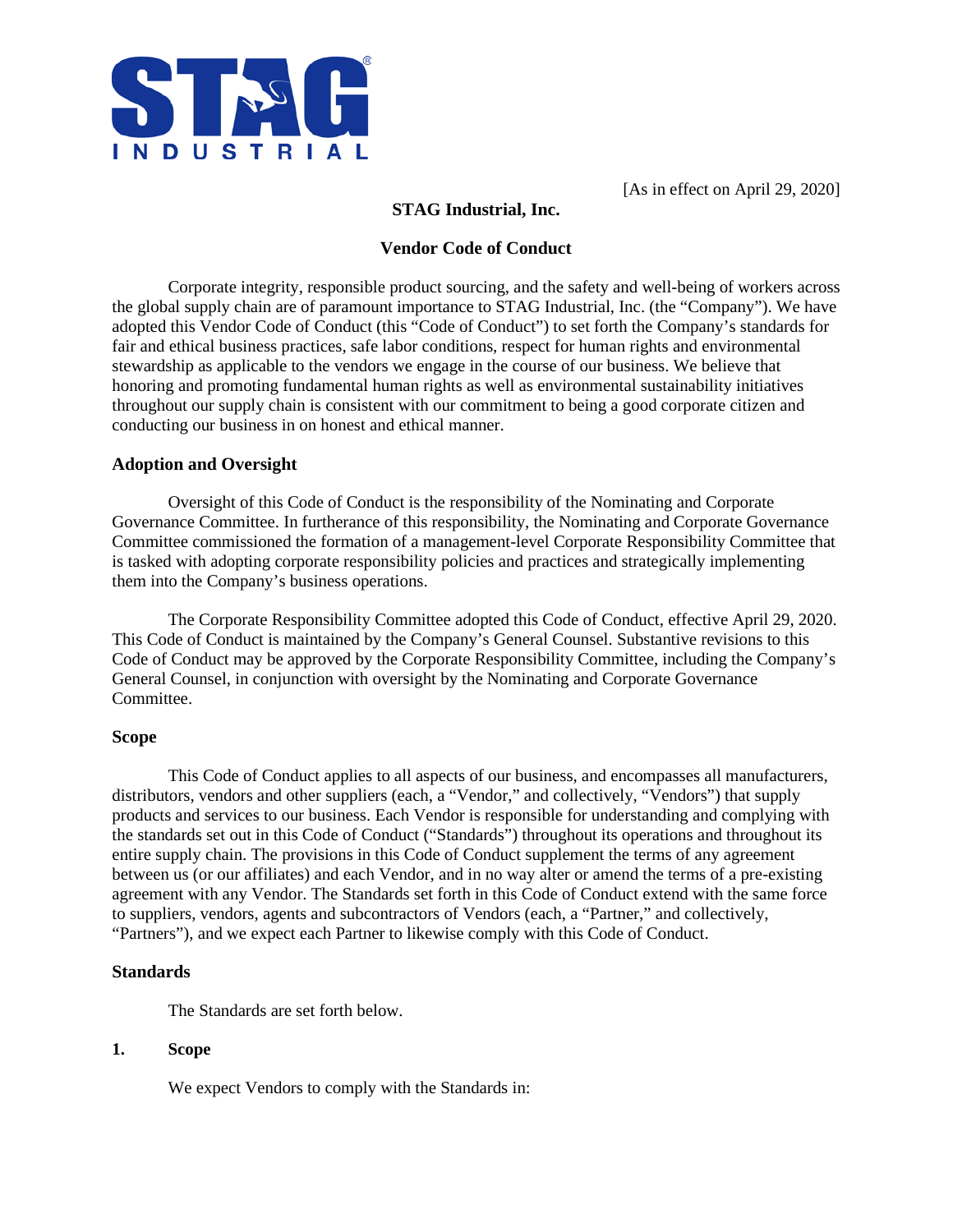- all of their facilities; and
- all of their operations, including with respect to manufacturing, distribution, packaging, sales, marketing, product safety and certification, intellectual property, labor, immigration, health, worker safety, and the environment.

# **2. Slavery and Human Trafficking**

As set forth in the Company's Human Rights Policy, we are committed to the protection of fundamental human rights and expect the same commitment from Vendors. We expect Vendors to ensure that all labor is voluntary and that they are not supporting or engaging slavery or human trafficking in any part of their supply chain. We expect that Vendors will not, and will ensure that their Partners do not, support or engage in, or require any:

- compelled, involuntary, or forced labor;
- labor to be performed by children;
- bonded labor:
- indentured labor: or
- prison labor.

### **3. Documentation**

We expect that Vendors will:

- implement and maintain a reliable system to verify the eligibility of all workers, including:
	- o age eligibility; and
	- o legal status of foreign workers; and
- implement and maintain a reliable record keeping system regarding the eligibility of all workers.

## **4. Hazardous Work**

We expect that Vendors will not, and will ensure that their Partners do not, support or engage in, or require any hazardous labor to be perfomed by any person under the age of eighteen (18). Hazardous labor involves any work that by its nature or the circumstances in which the work is undertaken, involves the substantial risk of harm to the safety or health of the worker or coworkers if adequate protections are not taken.

### **5. Identification Papers**

We expect that Vendors will not require any worker to surrender control over original: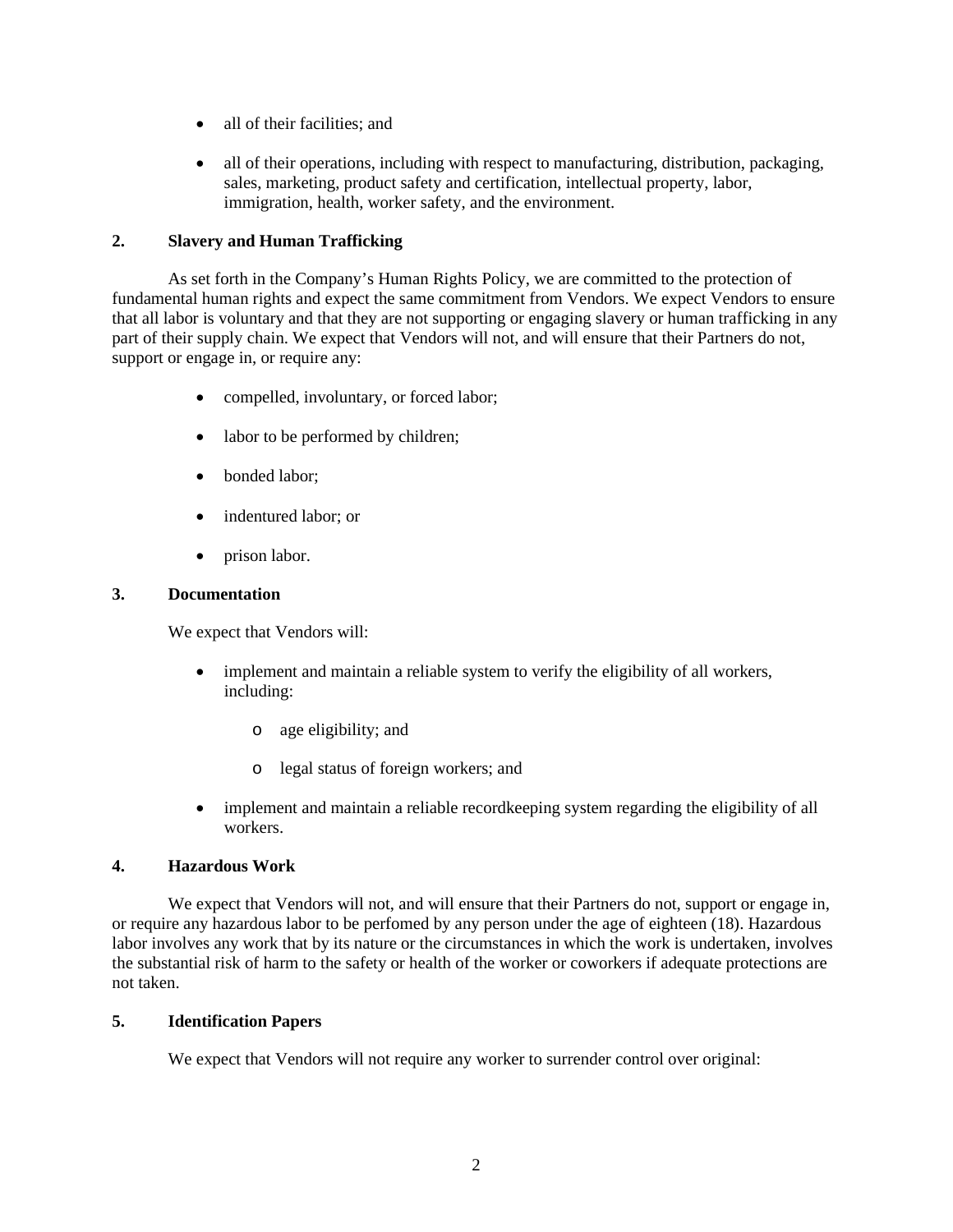- identification papers or documents giving a foreign worker the right to work in the country;
- identification papers or documents, such as a passport, giving a foreign worker the right to enter or leave the country; or
- documents, such as a birth certificate, evidencing the worker's age.

# **6. Financial Obligations**

We expect that Vendors will not, whether or not as a condition to the right to work, require any worker (or worker's spouse or family member) to, directly or indirectly:

- pay recruitment or other fees or other amounts (monetary or in-kind);
- incur debt;
- make financial guarantees; or
- incur any other financial obligation.

# **7. Freedom of Movement**

We expect that Vendors will ensure that workers have the right to freedom of movement without delay or hindrance, or the threat or imposition of any discipline, penalty, retaliation, or fine or other monetary obligation. Worker freedom of movement rights include each worker's right to leave the facilities without retaliation:

- at the end of each workday;
- based on reasonable health and safety-related justifications; and
- based on any reasonable circumstances, such as personal or family emergencies.

### **8. Freedom to Terminate Employment**

We expect that Vendors will allow workers to terminate their employment or work arrangement:

- without restriction; and
- without the threat or imposition of any discipline, penalty, retaliation, or fine or other monetary obligation.

### **9. Compensation and Benefits**

We expect that Vendors will provide working conditions, wages, work hours, rights to collective bargaining and benefits that satisfy all applicable legal requirements. We encourage all Vendors to pay decent, living wages to their employees. We expect that Vendors will:

> • provide proof of payment to workers showing hours worked, wage amounts and rates (regular, overtime, and bonus), and deductions;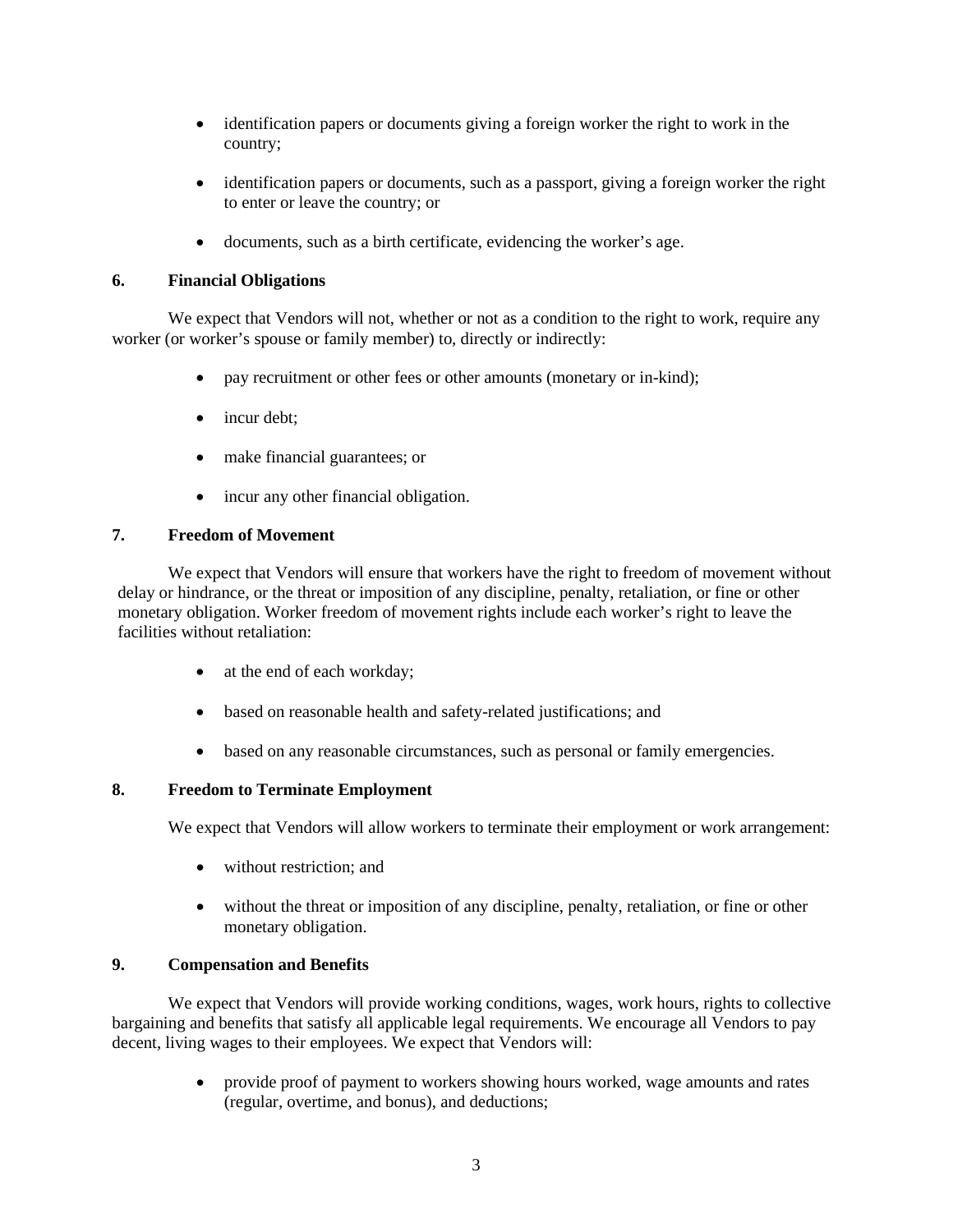- ensure that proof of payment is accurate, is clearly calculated, and enables workers to quickly verify the amount of payment and method of calculation; and
- maintain proper documentation of wage payments for their internal records.

#### **10. Deductions**

We expect that Vendors will not make any deductions from wages, except income tax withholding and those that are legally allowed.

# **11. Work Hours**

We expect that Vendors will not require or allow workers to work more than the maximum legally permitted number of regularly paid and overtime hours worked per week.

### **12. Rest and Lunch Breaks**

We expect that Vendors will allow workers to take reasonable rest breaks, including bathroom breaks, and take reasonable lunch breaks.

#### **13. No Discrimination, Abuse, or Harassment**

We expect that Vendors will not discriminate in hiring, compensation, training, advancement or promotion, termination, retirement, or any other employment practice based on race, color, national origin, gender, gender identity, sexual orientation, military status, religion, age, marital or pregnancy status, disability, or any other characteristic other than the worker's ability to perform the job. We expect that Vendors will treat workers with respect and dignity. We expect that Vendors will not subject workers to corporal punishment, or physical, verbal, sexual, or psychological abuse or harassment. We encourage Vendors to adopt diversity and inclusion policies and practices of their own outlining their commitment to anti-violence, anti-discrimination and anti-harassment in the workplace.

### **14. Health and Safety**

We expect that Vendors will provide a safe, healthy and sanitary working environment. We expect that Vendors will implement procedures and safeguards to prevent workplace hazards, and workrelated accidents and injuries, including procedures and safeguards to prevent industry-specific workplace hazards, and work-related accidents and injuries, that are not specifically addressed in this Code of Conduct.

General and industry-specific procedures and safeguards include those relating to:

- health and safety inspections;
- equipment maintenance;
- maintenance of facilities:
- worker training covering the hazards typically encountered in their scope of work;
- fire prevention; and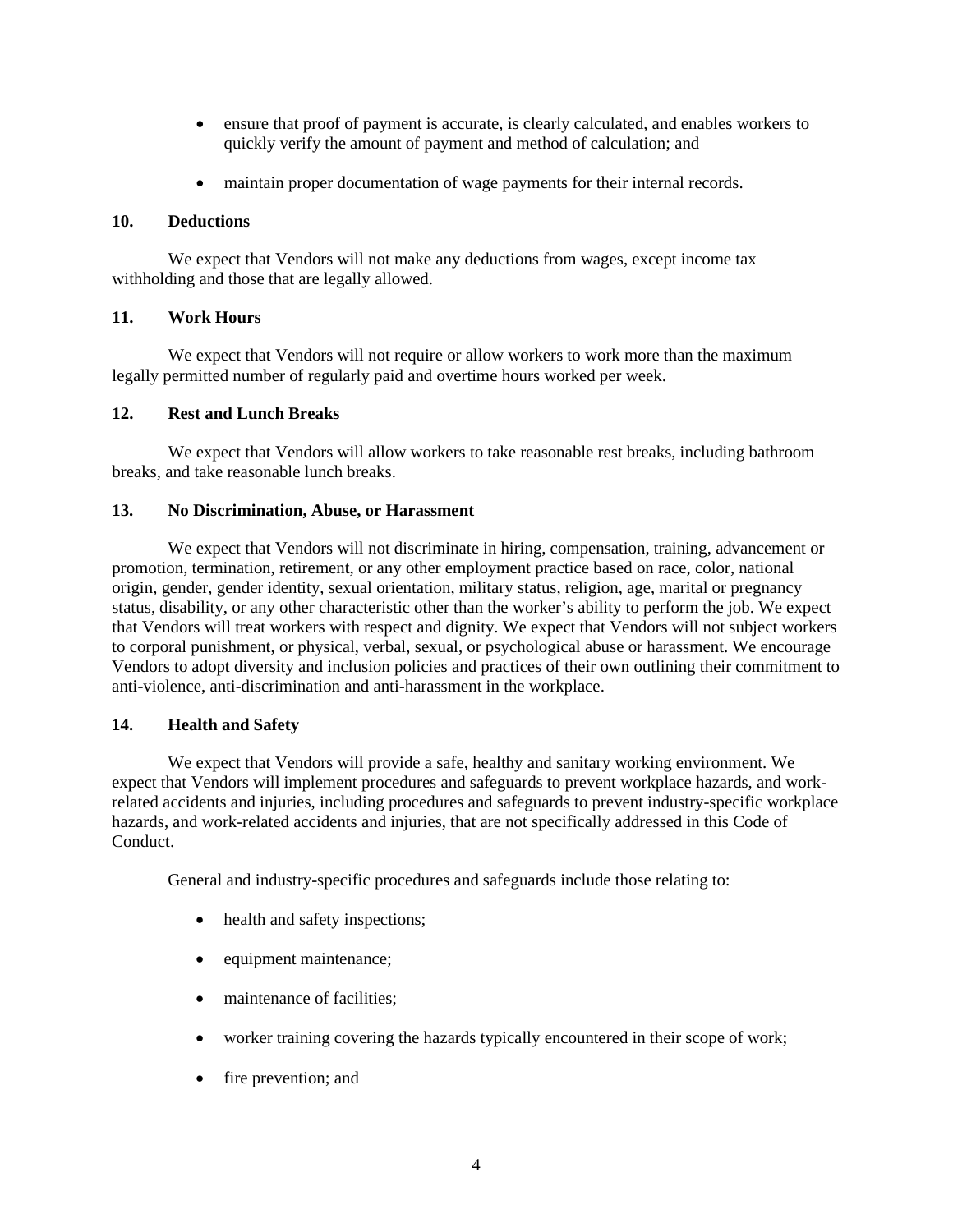• documentation and record keeping.

We expect that Vendors will provide workers adequate and appropriate personal protective equipment to protect workers against hazards typically encountered in the scope of work.

## **15. Facilities**

We expect that Vendors will:

- ensure that all facilities meet all applicable building codes and industry design and construction standards;
- obtain and maintain all construction approvals required by law;
- obtain and maintain all zoning and use permits required by law;
- without limiting Vendor's obligations hereunder, ensure that all facilities have:
	- o an adequate evacuation plan;
	- o adequate, well-lit (including emergency lighting), clearly marked, and unobstructed emergency exit routes, including exits doors, aisles, and enclosed stairwells;
	- o a sufficient number of emergency exit doors, which are located on all sides of each building, are unlocked (from the inside), and are readily opened from the occupied side and swing in the direction of emergency travel;
	- o visible and accurate evacuation maps posted in the local language;
	- o adequate ventilation and air circulation;
	- o adequate lighting;
	- o adequate first aid kits and stations;
	- o adequate fire safety, prevention, alarm, and suppression systems;
	- o adequate access to potable water; and
	- o adequate access to private toilet facilities; and
- post safety rules, inspection results, incident reports, and permits, in each case, as required by law.

If Vendors provide dining facilities for their workers, we expect that Vendors will provide safe, healthy and sanitary facilities (including food preparation and storage areas) that comply with all the Standards set out in the Health and Safety section of this Code of Conduct. We expect that Vendors will obtain and maintain all food preperation permits and health certificates required by law.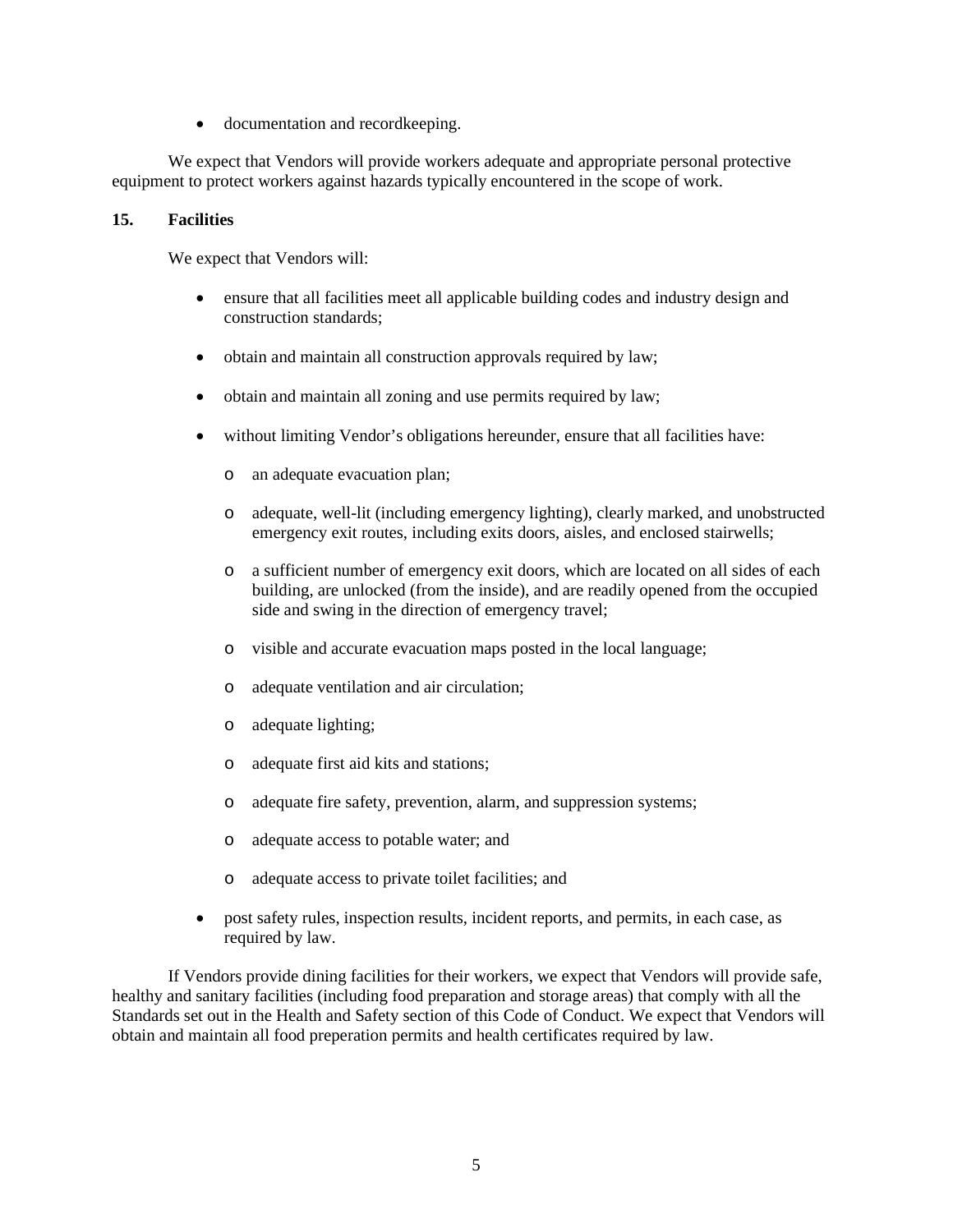#### **16. Freedom of Association and Collective Bargaining**

We expect that Vendors will respect, and will not interfere with, the right of workers to decide whether to associate lawfully with groups of their choice, including the right to engage in collective bargaining.

### **17. Environmental Protection**

We expect that Vendors will operate their facilities in compliance with all environmental laws, including laws and international treaties relating to:

- waste disposal;
- emissions;
- discharges; and
- hazardous and toxic material handling.

We expect that Vendors will ensure that the goods that they manufacture (including the inputs and components that it incorporates into their goods) comply with all environmental laws and treaties. We expect that Vendors will ensure that they will only use packaging materials that comply with all environmental laws and treaties. The Company has adopted an Environmental Sustainability Policy that outlines its commitment to identifying and managing the environmental risks faced by the Company and its stakeholders. We encourage Vendors to adopt environmental sustainability initiatives of their own. We encourage Vendors and their Partners to continuously assess and reduce whenever possible, their energy consumption and carbon or greenhouse gas emissions (GHG), water usage, waste production and other negative environmental externalities in the course of running their business.

### **18. Illegal Behavior**

We encourage Vendors to report any illegal behavior, including threatened or potential illegal behavior, undertaken by any of our employees or affiliates as well as any Vendor providing products or services on our behalf or on behalf of one of our affiliates.

### **19. Gifts and Entertainment**

We expect that Vendors will maintain the highest ethical standards. We will not do business with any Vendor that offers cash, favors, gifts, or entertainment to any employee, officer or director or family member of an employee, officer or director or agent in violation of the Company's Code of Business Conduct and Ethics. We expect Vendors to comply with the U.S. Foreign Corrupt Practices Act, the Bank Bribery Act and any other anti-corruption laws, foreign or domestic, as applicable.

# **20. Confidential Information**

We require that Vendors maintain and adequately safeguard any confidential Company information that we share with Vendors and that they expressly prohibit any access, dissemination or disclosure of such information unless expressly authorized in writing. We require each Vendor, upon request, to demonstrate that they, and their Partners, maintain adequate data security, including cybersecurity and physical security, as well as documented internal mechanisms to safeguard confidential